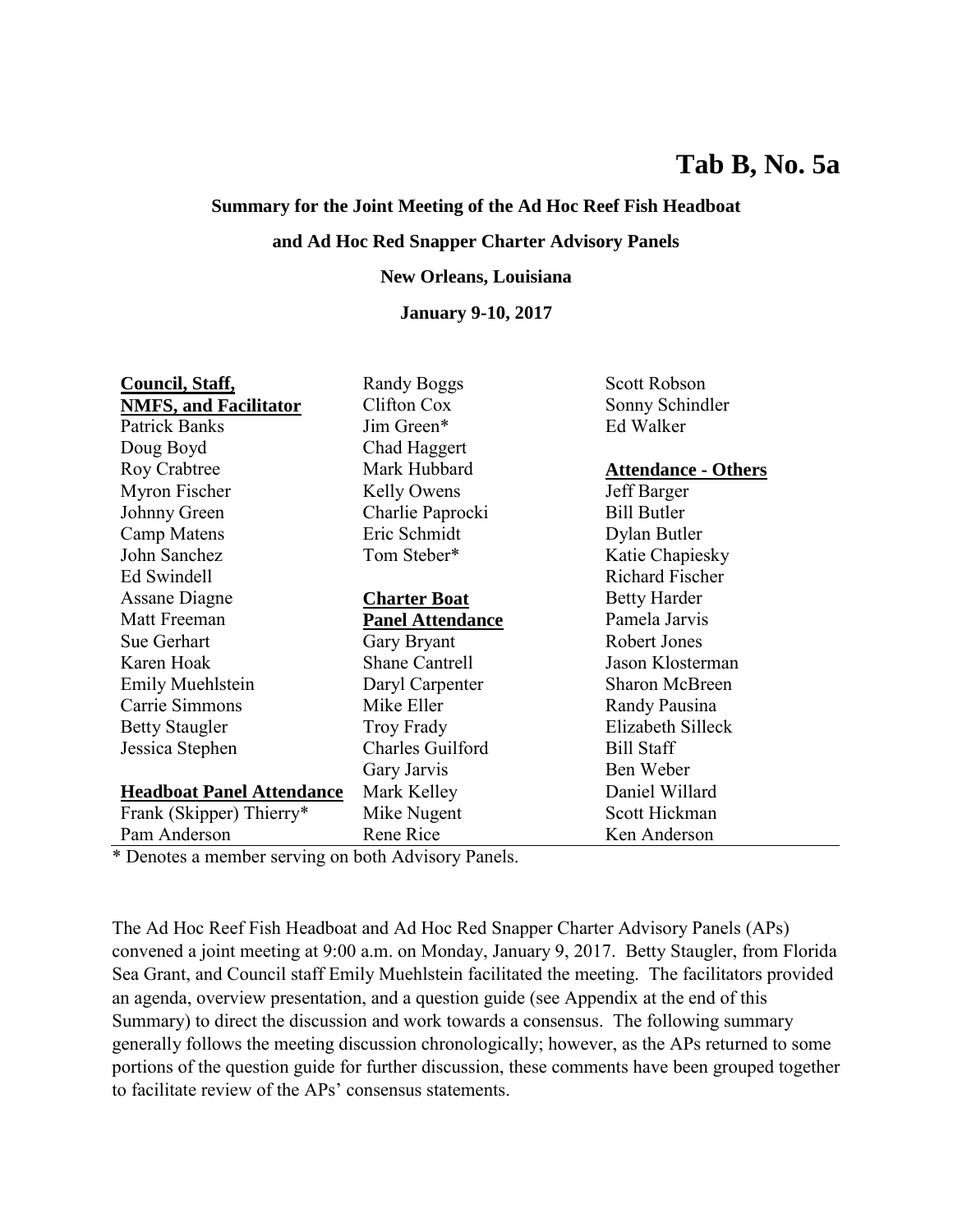## **Overview of the For-Hire Sector and Summary of Current Reef Fish Amendments 41 and 42**

Council staff and NMFS presented a brief overview of the for-hire sector, focusing on the geographic distribution of permits, red snapper landings distribution both between charter and headboat as well as regionally, and distribution of passenger capacity. After reviewing the Purpose of the joint meeting, which is to provide an opportunity to build consensus between the charter and headboat components of the recreational sector and recommend to the Council management approaches suitable to the specificities and needs of both components, the facilitators invited AP members to contribute to the rationale for the meeting. Members voiced that the rationale included arriving at recommendations to the Council on whether to move forward with a single or separate amendments for the for-hire sub-sectors, how to address latent permits, and address the issue of landings history for the for-hire sector. Then, staff presented an overview of information on the for-hire permits, species considered, and potential timeline status for Reef Fish Amendments 41 and 42.

## **Decisions on For-Hire Management Programs**

Staff gave a two-part presentation related to decisions for for-hire management programs. The first part focused on type of management, timing and number of for-hire programs, and species to include. AP members then discussed each of those topics, as noted below. The second part focused on division of for-hire quota, adjustments to individual allocations, participation, and other decisions. Following that part of the presentation, AP members again discussed each of those topics as noted below.

## **Preferred Management Approach for the For-Hire Fleet**

The AP members discussed traditional management and allocation based management with regards to benefits and drawbacks of each. AP members pointed out benefits of traditional management include the following: can be applied across the for-hire sector through seasonal closures as well as bag and size limits; involves simple management. It was noted that a drawback to traditional management is that it can lead to derby fishing. AP members listed benefits of allocation based management include the following: offers opportunities for yearround fishing; reduces pressure on fish in a certain period of time. Some AP members spoke against inter-sector trade as a potential design element of allocation based management. An AP member also raised the concern that if the poundage to be allocated is too low, then operators would not be able to sustain their operations and remain in the industry.

## **Consensus statement: The APs are willing to consider and will try to design an allocation based system.**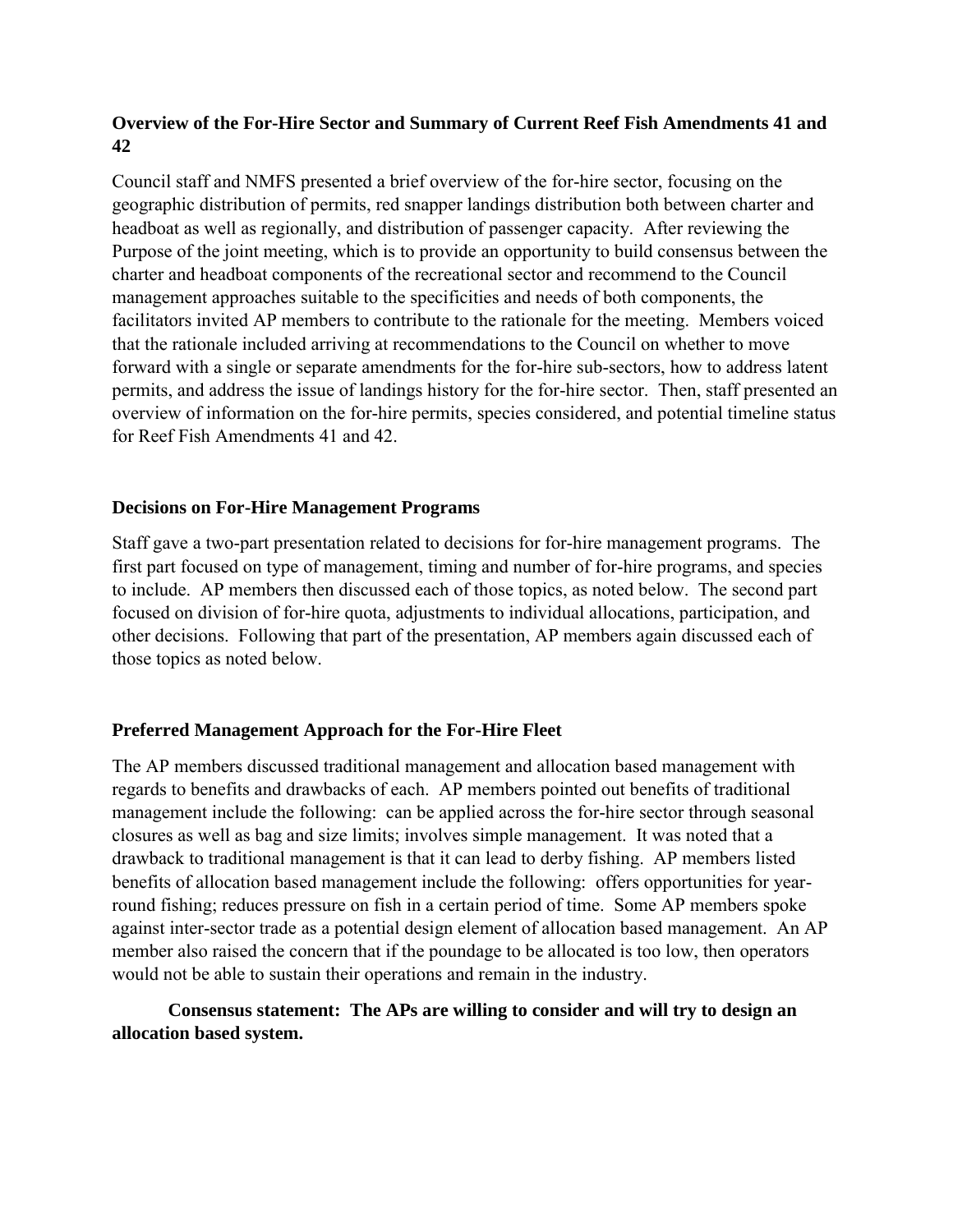#### **Preferred Avenue with Separate Amendments or Single Amendment**

The AP members discussed whether they should recommend to the Council pursuing separate amendments or a single amendment for management of the for-hire sector. It was noted that the Council's decision on electronic reporting for the for-hire sector at the January meeting might affect the ease of managing headboats and charter vessels together. One member stated that a single amendment would be less chaotic for both the Council and the communities affected but that having separate amendments would address the needs and specificities of both the headboats and charter boats. AP members pointed out that headboats already have a landings history and that merging into a single amendment could be seen as penalizing them.

 **Consensus statement: Move forward with two amendments, and neither will move forward without the other. Both go to referendum at the same time. If one referendum fails, then they both stop.** 

## **Timeframe for Implementation**

AP members next discussed the timeframe for implementing the amendments. Some AP members expressed a desire for implementation as soon as possible. Other members noted that taking time to work out all the details, such as latent permits and development of landing history, would be more equitable for everyone; however, it was addressed that some individuals needing to build a catch history may attempt to pad their landings numbers going forward. One member stated that the cyclical redistribution presented by NMFS staff seemed like a viable option and could be put into place sooner. After some discussion, most AP members did not show interest in prolonging implementation by the time period necessary to gather landings history for the charter vessels. While AP members were split between moving forward with landings proxies and using cyclical redistribution, with a potential implementation date of 2019, and moving forward with gathering one year of data with electronic logbooks (ELBs) to remove latent permits and using cyclical redistribution, with a potential implementation date of 2020, members were able to reach a consensus statement.

# **Consensus statement: The charter and headboat programs are implemented at the same time.**

#### **Species Included in the Management Approach**

The AP members then discussed prioritizing five species (red snapper, greater amberjack, triggerfish, gag, and red grouper) and their recommendation for how many of those species should be included. One member noted that if ELBs were to be used for the for-hire sector, then it would be preferable for all five species to be included in the management approach. Another member expressed that fish allocated to the for-hire sector is caught by the public, and so developing a fishery management plan that included five species would improve the fishery for the public.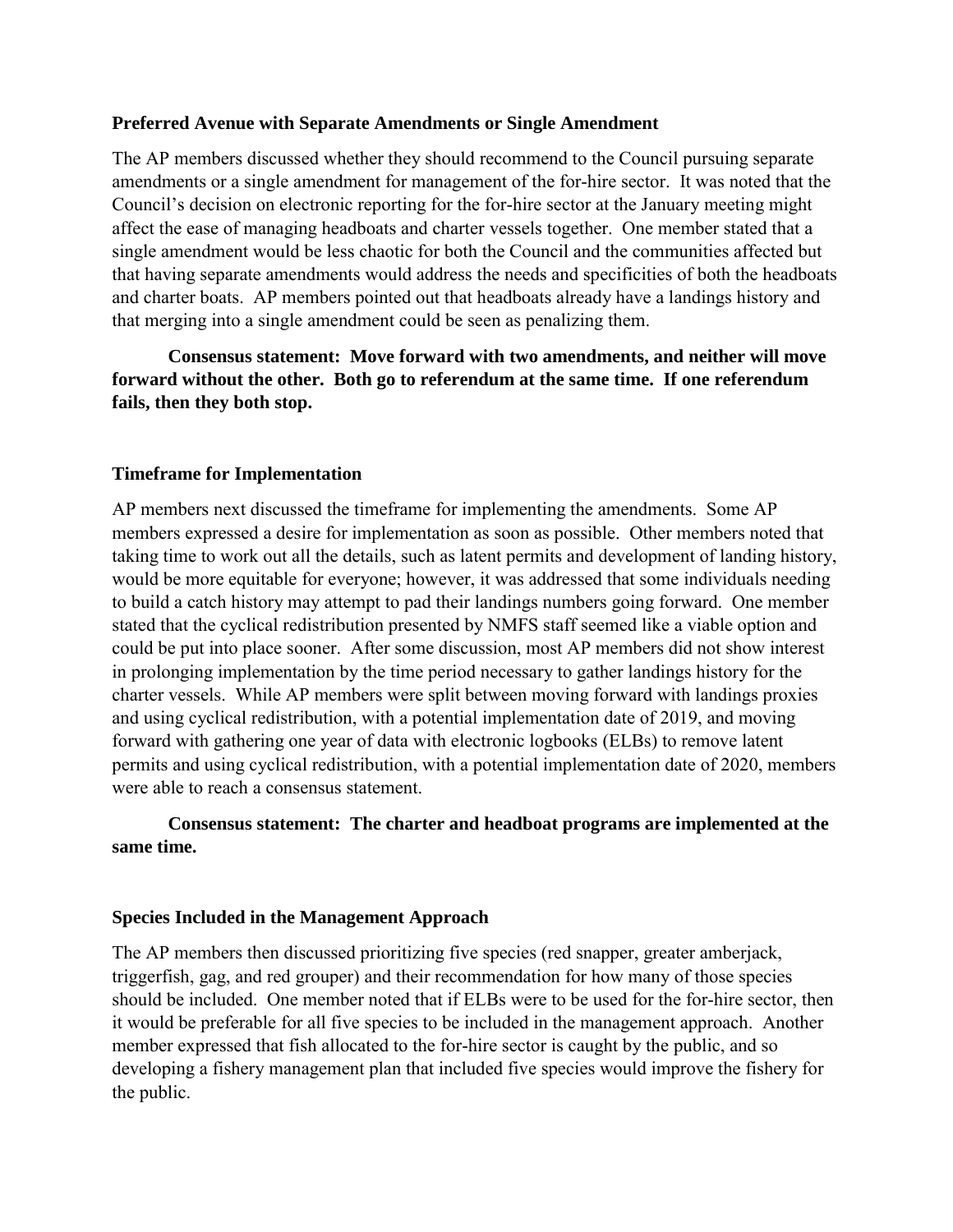The APs prioritized the five species (from highest priority to lowest priority) as follows:

- 1) Red snapper
- 2) Greater amberjack
- 3) Triggerfish
- 4) Gag
- 5) Red grouper

When asked how they would perceive a management program that included fewer than five species, AP members responded that they already considered five species to be a compromise.

## **Consensus statement: We want all five species included in the management program.**

## **Quota Apportionment between the Charter and Headboat Components**

The AP members discussed how to apportion quota between the charter vessels and headboats, should the Council decide to proceed with two separate amendments.

**Consensus statement: The landings histories for the Beaufort survey vessels should be brought into the program(s). For vessels with high passenger capacity that were or were not previously included in the survey, the survey vessels will set aside allocation with future cyclical redistribution for those vessels that are operational. For those additional vessels that would be added to the program, a portion of what would have been allocated for charter vessels will be transferred to the headboat vessels.** 

#### **Conducting Initial Individual Apportionments**

The AP members discussed how to conduct initial individual apportionments. Since not all vessels in the for-hire sector have an established catch history, they discussed the potential role of cyclical redistribution, based on a presentation by NMFS staff, as a way of not having to rely solely on trading in order for shares to go to vessels that are actively fishing.

## **Consensus statement: That headboats be those vessels that are included in the Beaufort study, those that have established catch histories.**

The APs also request that the Council reconvene the APs following the January Council meeting at the earliest convenience. The meeting adjourned at 5:00 p.m. on January 10.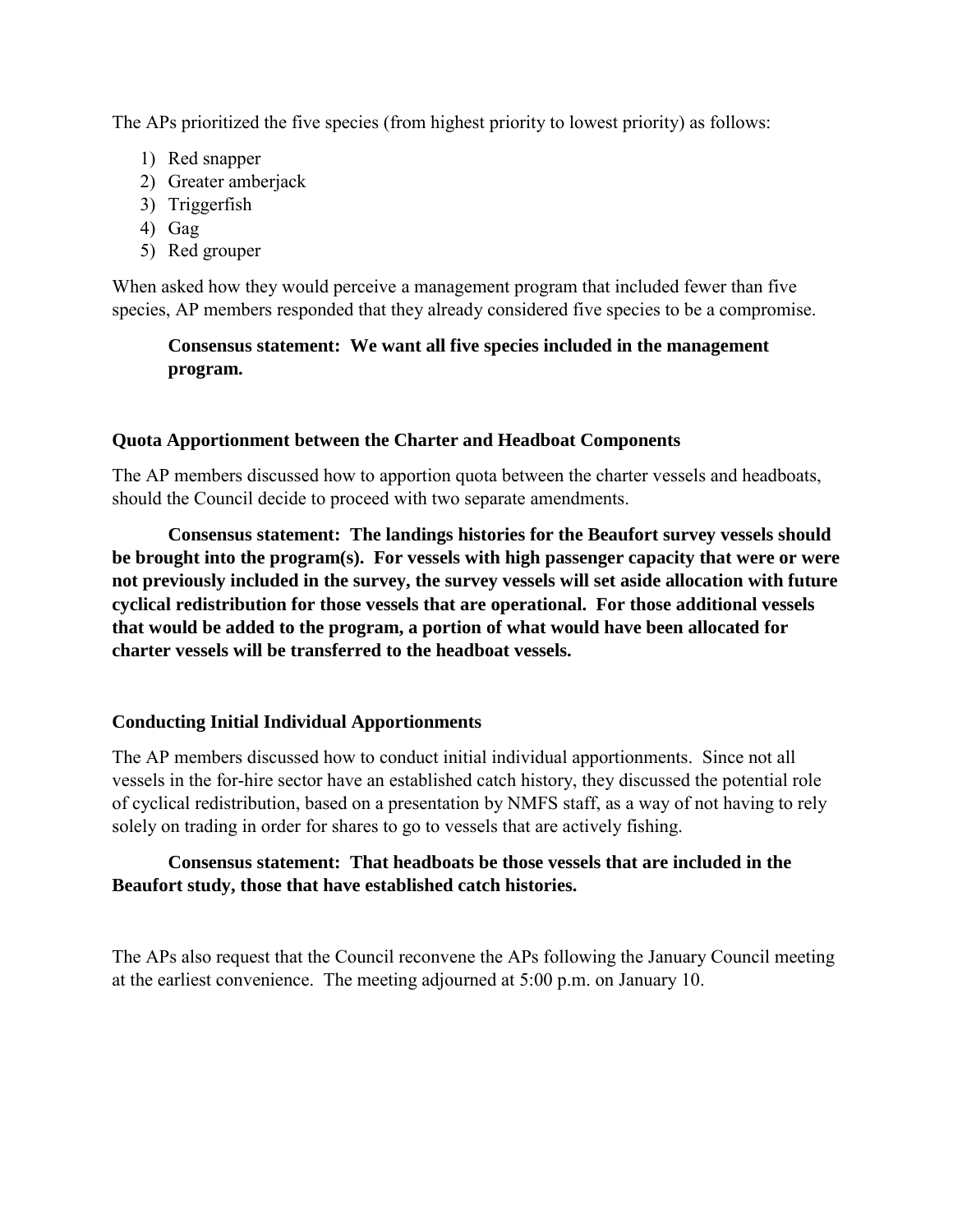# **Appendix – Question Guide**

# **1. What is the preferred management approach for the for-hire fleet?**

- What are the benefits of traditional management?
- What are the deal breakers for traditional management?
- What are the benefits of allocation based management?
- What are the deal breakers for using allocation based management?
- Consensus statement:

# **2. Would a separate amendment or a single amendment be the preferred avenue?**

- What are the benefits of separate programs?
- What are the deal breakers for using separate programs?
- What are the benefits of a single program?
- What are the deal breakers for using a single program?
- Consensus statement:

# **3. What is the timeframe for implementation?**

- What are the benefits of waiting for electronic reporting?
- What are the deal breakers of waiting for electronic reporting?
- Wat are the benefits of moving forward without electronic reporting?
- What are the deal breakers of moving forward without electronic reporting?
- Consensus statement:

# **4. What species should be included in the management approach?**

- Priority order of species to include:
- Number of species that must be included to move forward:
- Consensus statement:

# **5. How should quotas be apportioned between the charter and headboat components?**

- Why should we use the headboat landings histories?
- Why shouldn't we use the headboat landings histories?
- Why should we use proxies?
- Why shouldn't we use proxies?
- Which proxies would be most appropriate to use?
- What are the deal breakers?
- Consensus statement:

# **6. How should initial individual apportionments be conducted?**

- Why should we use the headboat landings histories?
- Why shouldn't we use the headboat landings histories?
- Why should we use proxies?
- Why shouldn't we use proxies?
- Which proxies would be most appropriate to use?